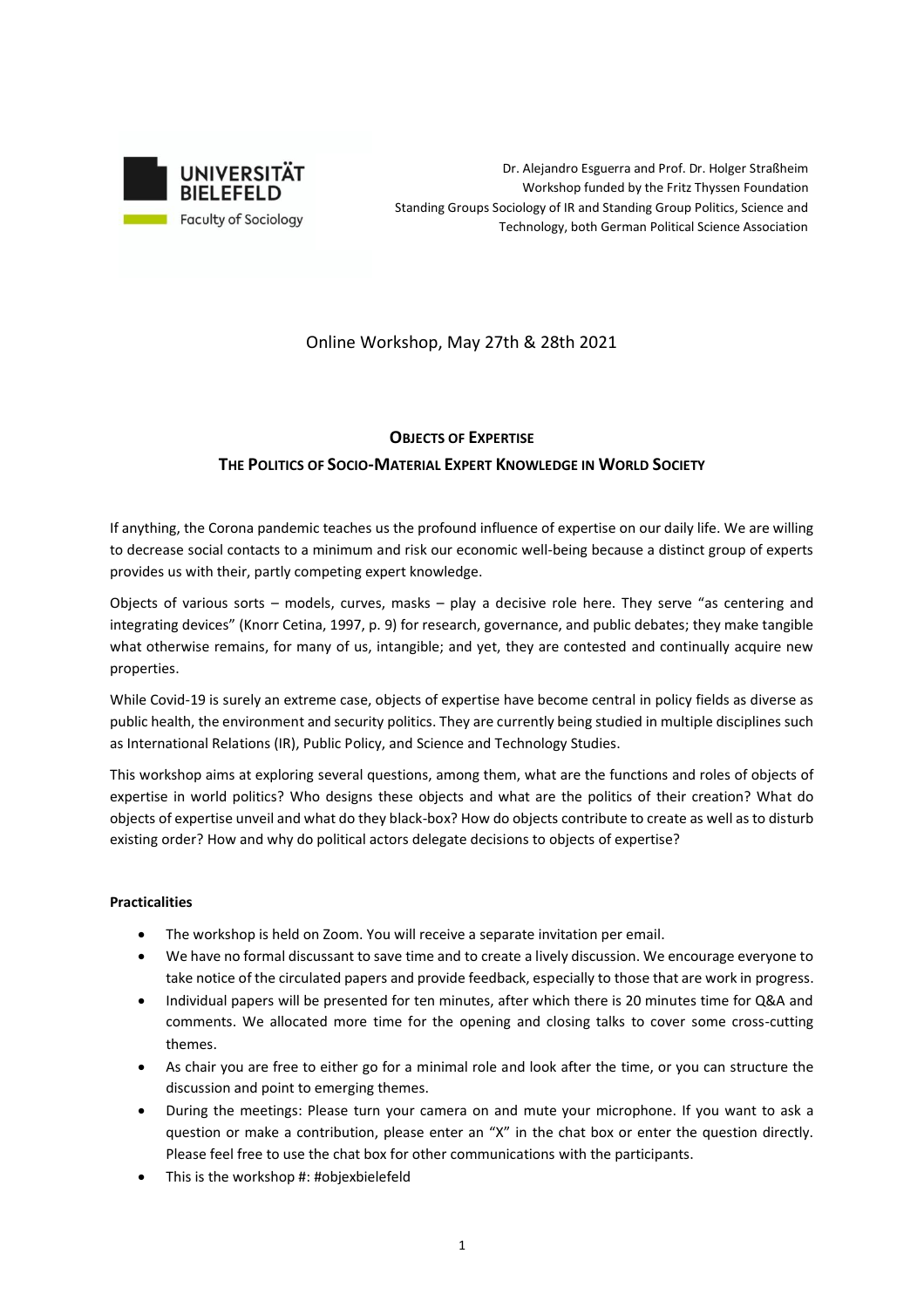| Thursday 27 <sup>th</sup> May 2021  |                                                                                                                                                                                                                                                                                              |                                                                                                                                                                                             |
|-------------------------------------|----------------------------------------------------------------------------------------------------------------------------------------------------------------------------------------------------------------------------------------------------------------------------------------------|---------------------------------------------------------------------------------------------------------------------------------------------------------------------------------------------|
| $09:00$ am - 09:15am                | <b>WELCOME AND INTRODUCTION</b>                                                                                                                                                                                                                                                              |                                                                                                                                                                                             |
|                                     | <b>Opening-Up Objects of Expertise</b><br>Alejandro Esguerra and Holger Straßheim, Bielefeld                                                                                                                                                                                                 |                                                                                                                                                                                             |
| $09:15$ am - 10:45am                | <b>OBJECTS OF EXPERTISE, OBJECTS OF IGNORANCE</b><br>CHAIR: DELF ROTHE, IFSH HAMBURG                                                                                                                                                                                                         |                                                                                                                                                                                             |
|                                     | Between Expertise and Ignorance: State Monitoring of Unauthorized Residents<br>Christina Boswell, Edinburgh                                                                                                                                                                                  |                                                                                                                                                                                             |
|                                     | Unknown and unseen: the 'not-yet-ness' of knowledge and the making of governance objects<br>Katharina Glaab, Oslo                                                                                                                                                                            |                                                                                                                                                                                             |
| $10:45$ am - 11:15am                | <b>Break</b>                                                                                                                                                                                                                                                                                 |                                                                                                                                                                                             |
| $11:15$ am - 12:15am                | <b>ENGINEERING AS WORLD POLITICS</b>                                                                                                                                                                                                                                                         | <b>WHEN OBJECTS OF EXPERTISE TURN DIGITAL</b>                                                                                                                                               |
|                                     | CHAIR: THOMAS MÜLLER, BIELEFELD                                                                                                                                                                                                                                                              | CHAIR: AUDREY ALEJANDRO, LSE                                                                                                                                                                |
|                                     | Making the global climate malleable: the<br>implications of geoengineering for the structure<br>of the international system<br>Olaf Corry, Leeds                                                                                                                                             | Planet Politics 4.0: EU Copernicus and the imaginary<br>of a 'Digital Twin Earth'<br>Delf Rothe, IFSH Hamburg                                                                               |
|                                     | Making instruments of intervention - the<br>international politics of climate engineering<br>expertise<br>Ann-Kathrin Benner, IFSH Hamburg                                                                                                                                                   | Producing Truths in the Global Factory: Digital<br>Supply Chain Management Tools as Objects of<br><b>Human Rights Expertise</b><br>Christian Scheper, Duisburg                              |
| $12:15am - 01:15pm$                 | Break                                                                                                                                                                                                                                                                                        |                                                                                                                                                                                             |
| $01:15$ pm $-02:15$ pm              | <b>AMBIVALENCES OF OBJECT PERFORMATIVITY</b><br>CAIR: STEFAN AYKUT, HAMBURG                                                                                                                                                                                                                  | <b>SEMANTIC OBJECTS OF POLICY ADVICE</b><br>CHAIR: LAURA PANTZERHIELM, DRESDEN                                                                                                              |
|                                     | Numbers as Artefacts. The Performativity of<br>Quantification<br>Katja Freistein, GCR Duisburg                                                                                                                                                                                               | The ambivalent promise of narrative: reflections on<br>a new governing tool in policy advice and<br>communication<br>Frank Gadinger, GCR Duisburg and Sebastian<br>Jarzebski, Neues Handeln |
|                                     | Keeping military expenditure data ambivalent:<br>how states influence the form of number games<br>in world politics<br>Thomas Müller, Bielefeld                                                                                                                                              | <b>Boundary objects of expertise: Evidence instruments</b><br>and their constituencies<br>Arno Simons, DZHW Berlin                                                                          |
| $02:15$ pm $-02:45$ pm              | Break                                                                                                                                                                                                                                                                                        |                                                                                                                                                                                             |
| $02:45$ pm $-04:00$ pm              | <b>HISTORIES OF EXPERTISE</b><br>CHAIR: KATHARINA GLAAB, OSLO                                                                                                                                                                                                                                |                                                                                                                                                                                             |
|                                     | On magic bullets and the rise of modern international expertise: Policy designs against cholera at the<br><b>International Sanitary Conference of 1892</b><br>Luis Aue, WZB Berlin<br>Designating the climate: The geopolitics of climate science, 1945-1961<br>Bentley Allan, Johns Hopkins |                                                                                                                                                                                             |
|                                     |                                                                                                                                                                                                                                                                                              |                                                                                                                                                                                             |
| $09:00 \text{pm} - 09:30 \text{pm}$ | <b>ONLINE GET TOGETHER: BIELEFELD IN A BOX</b>                                                                                                                                                                                                                                               |                                                                                                                                                                                             |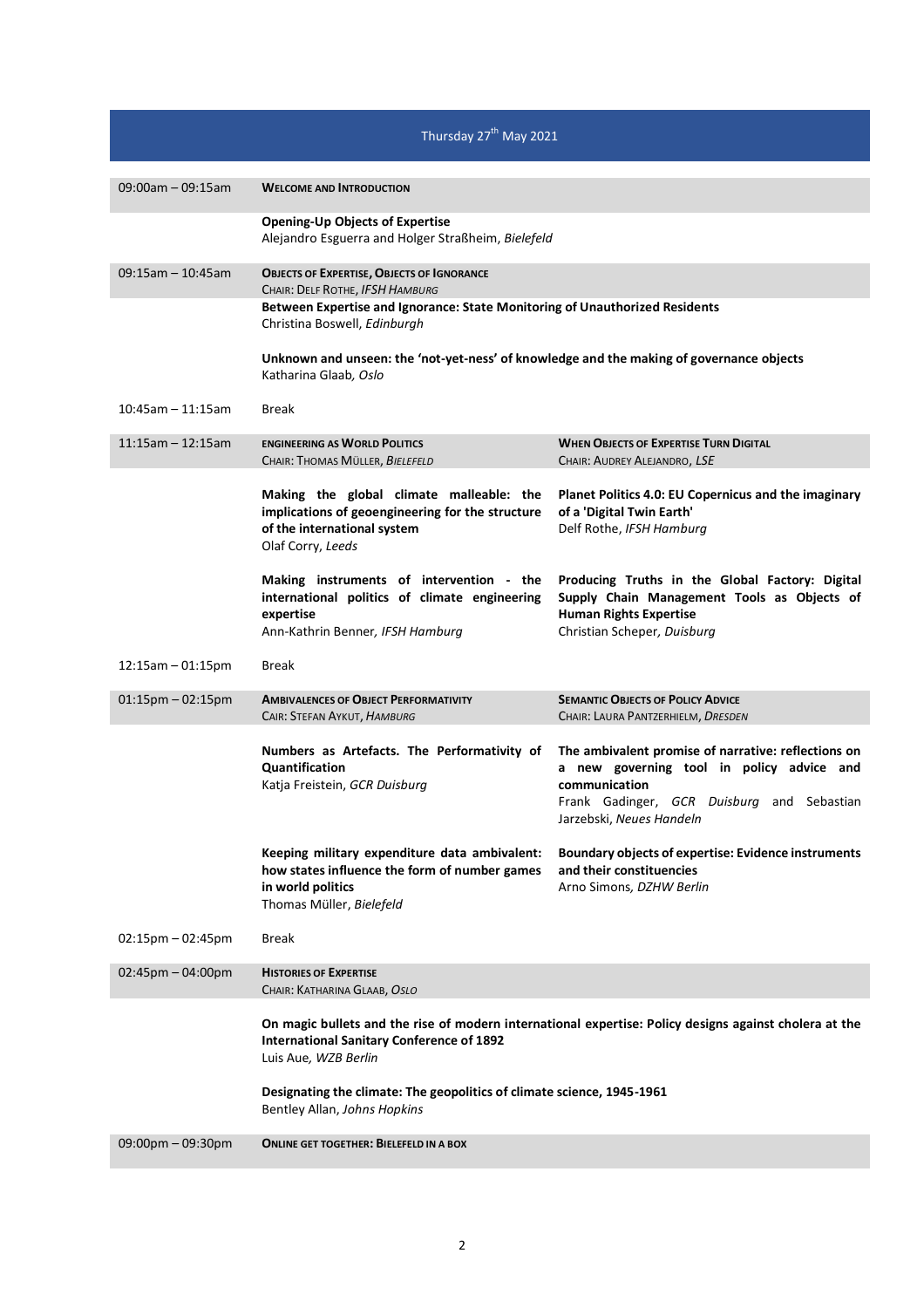## Friday 28<sup>th</sup> May 2021 09:00am – 09:15am **IDENTIFYING CROSS-CUTTING THEMES** ALEJANDRO ESGUERRA AND HOLGER STRAßHEIM, *BIELEFELD* 09:15 – 10:45am **INFRASTRUCTURING WORLD POLITICS** CHAIR: OLAF CORRY, *LEEDS* **Oceans, Objects and Infrastructures** Christian Bueger, *Copenhagen*  **Training certificates Infrastructuring ICT Expertise** Anna Leander, *Geneva* 10:45am – 11:15am Break 11:15am – 12:45pm **REPRESENTING OBJECTS IN DISCOURSE** CHAIR: KATJA FREISTEIN, *GCR DUISBURG* **WHEN OBJECTS MAKE FUTURES** CHAIR: Christian Scheper*, Duisburg* **How International Organizations turned a genital Ritual into a Global Health Policy: The resemantisation of male circumcision as a practice of world politics** Audrey Alejandro and Joshua Feldman, *LSE* **Predictive policy assemblages** Stefan Aykut, *Hamburg* **A risky object? How microplastics are represented in German media** Ruth Müller and Sarah Schönbauer, *Munich*  **IPCC as "Map-Maker"** Silke Beck, *UFZ Leipzig*  **Knowing and Governing through Human Rights: The UN 'Human Rights Based Approach to Programming' an as Object of Expertise** Laura Pantzerhielm, *Dresden*  **Carbon Budgeting: Assembling the Future and Assigning Responsibility in a Warming World** Eva Lövbrand*, Linköping* and Johannes Stripple, *Lund* | cancelled 12:45pm – 01:45pm Break 01:45pm – 02:45pm **REFLECTION: OBJECTS, EXPERTISE AND WORLD SOCIETY** CHAIR: *MATHIAS ALBERT, BIELEFELD* **Expert knowledge in World Society - an institutional view** Ole Jacob Sending, *Oslo* **Publication Strategy** All Participants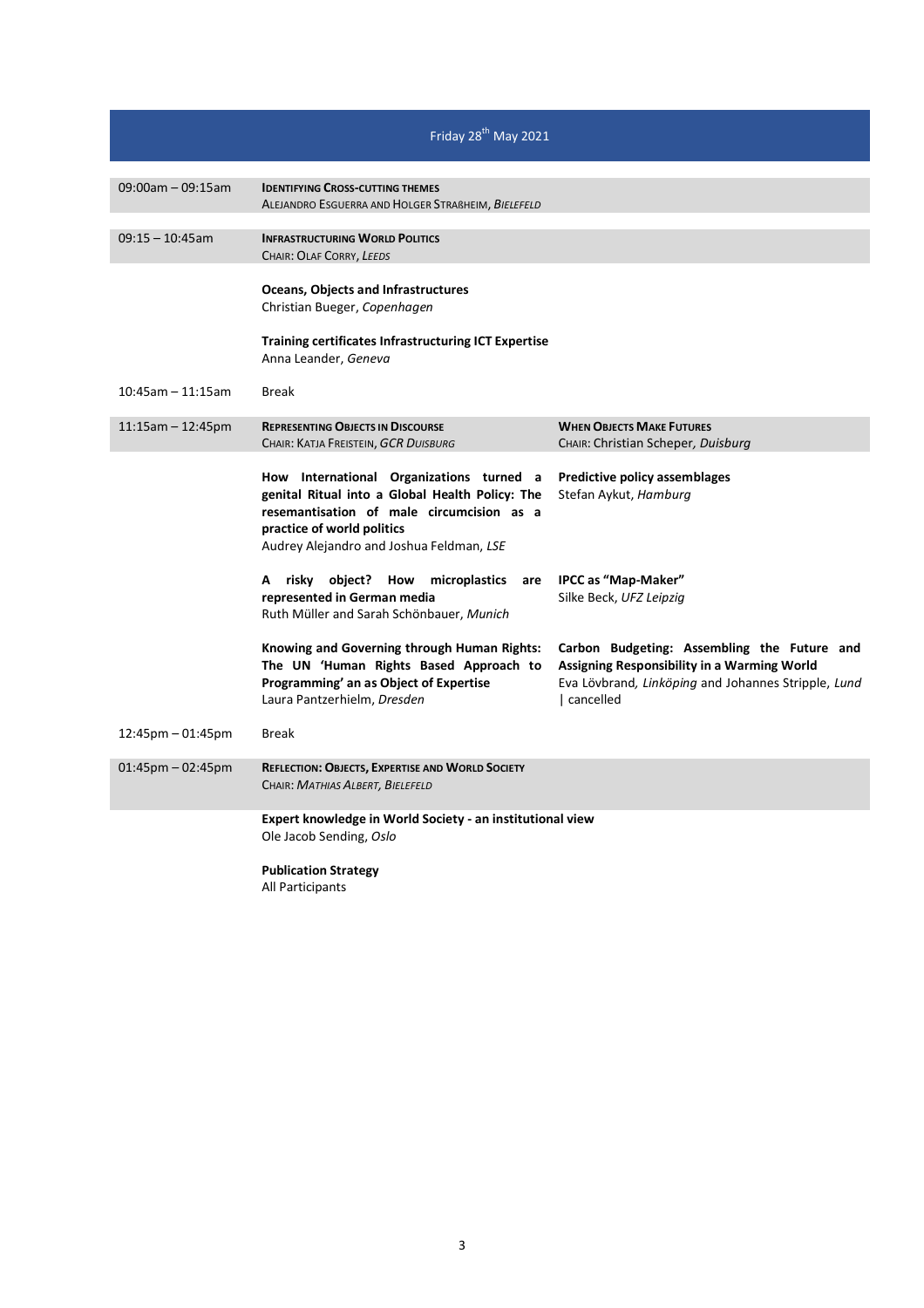### **Toward a Conceptualization of Objects of Expertise**

This workshop gives center stage to objects of expertise and the ways in which they are involved in the politics of world society. Expertise is usually defined as specialized knowledge that has gained authority by both professionals and political actors (Strassheim, 2015). Epistemic communities hold such "recognized expertise" within a particular domain (Haas, 1992, p. 16). International organizations, for instance, the World Health Organization (WHO) ground their authority on specialized knowledge (Barnett and Finnemore, 2004). Extending these conventional theories of expertise, objects of expertise, in a first approximation, can be defined as an array of socio-material entities that constitute specialized knowledge, and that is used and (collaboratively) worked on to convince both professionals and political actors of claims to expertise.

Two developments in current theorizing motivate this workshop. First, recent advances in International Relations (IR) have conceptualized problem construction as a process of constituting objects (Allan, 2018; Corry, 2013; Lövbrand and Stripple, 2011; Sending, 2015). Collectively, this body of work suggests viewing problems of world politics such as the corona pandemic, or the depletion of the ozone layer not as given but as something that is rendered known and governable through distinct practices. For climate change, Lövbrand and Stripple (2011, p. 188) draw attention to the "seemingly humble and mundane mechanisms (e.g. techniques of notation, accounting, auditing) that have turned carbon" into a coherent object of governance. Foregrounding objects poses the question by which means objects emerge, how they gain attention, and how they attract efforts of governing. In other words, conventional approaches examine how, for instance, an epistemic community knows of an object and how its members channel this knowledge into policy processes. In contrast, studying world politics as an assembly of objects means investigating how expert knowledge takes part in constituting objects such as the "ozone" including the practices, institutions, technologies, etc. From an object centered perspective, the question is "how those elements are combined into stable configurations that constitute the landscape of problems and issues" (Allan, 2018, p. 16).

While some objects of expertise are relatively stable, others are in a state of indeterminacy (Knorr Cetina, 1997); they are objects-in-formation (Laube et al., 2020). Enigmatic and elusive on first encounter, they develop their status gradually over time, by prompting decisions and demanding positionings. The current corona pandemic can serve again as useful reference. On 11 February 2020, the WHO announced a name for the new coronavirus disease: COVID-19. Since then, virologists but also social psychologists and legal experts continue to characterize COVID 19 and its effects. An object of expertise is in the making.

The second development concerns the interest in the socio-material dimension of expertise and its artifacts. Early work in STS has laid out in detail how scientific knowledge production depends on and is intertwined with the material environment of the laboratory including instruments, inscription devices, model organisms etc. (Knorr-Cetina, 1981; Latour and Woolgar, 1979). Recent scholarship has mobilized these insights to study governing practices (Aykut, forthcoming; Bueger, 2015; Voß and Freeman, 2016). Among other things, artifacts of knowledge such as indicators, models, or surveys have been analyzed to study the political work of these objects of expertise (Boswell, 2018; Freistein, 2016). An intriguing example relates to the rise of scenarios. The IPCC, in particular, has developed a new generation of emissions scenarios that involve highly problematic speculative technologies, a fact that often goes unnoticed (Beck and Mahony, 2018). Thus, such objects are part and parcel not only of describing a reality but bringing possible futures about (Aykut et al., 2019; Esguerra, 2019). Others have highlighted how digital supply chain management tools – from sustainability management software to so-called 'worker voice tools' – begin to monitor ecological and social impacts of business operations (Scheper, 2015, forthcoming). These tools or devices transform how governing is realized. In security politics, advertising tracking devices are a means to deepen the grip of military security matters (Leander, 2019). Security expertise can be contained in, reproduced by, and disseminated through a material object such SanctionsApp (Biersteker, 2018), or satellites (Rothe, 2017). Perhaps, what unites this scholarship is an interest in the ways in which objects of expertise co-produce political order. While objects might appear as apolitical tools, they are performative as they suggest and form specific policies.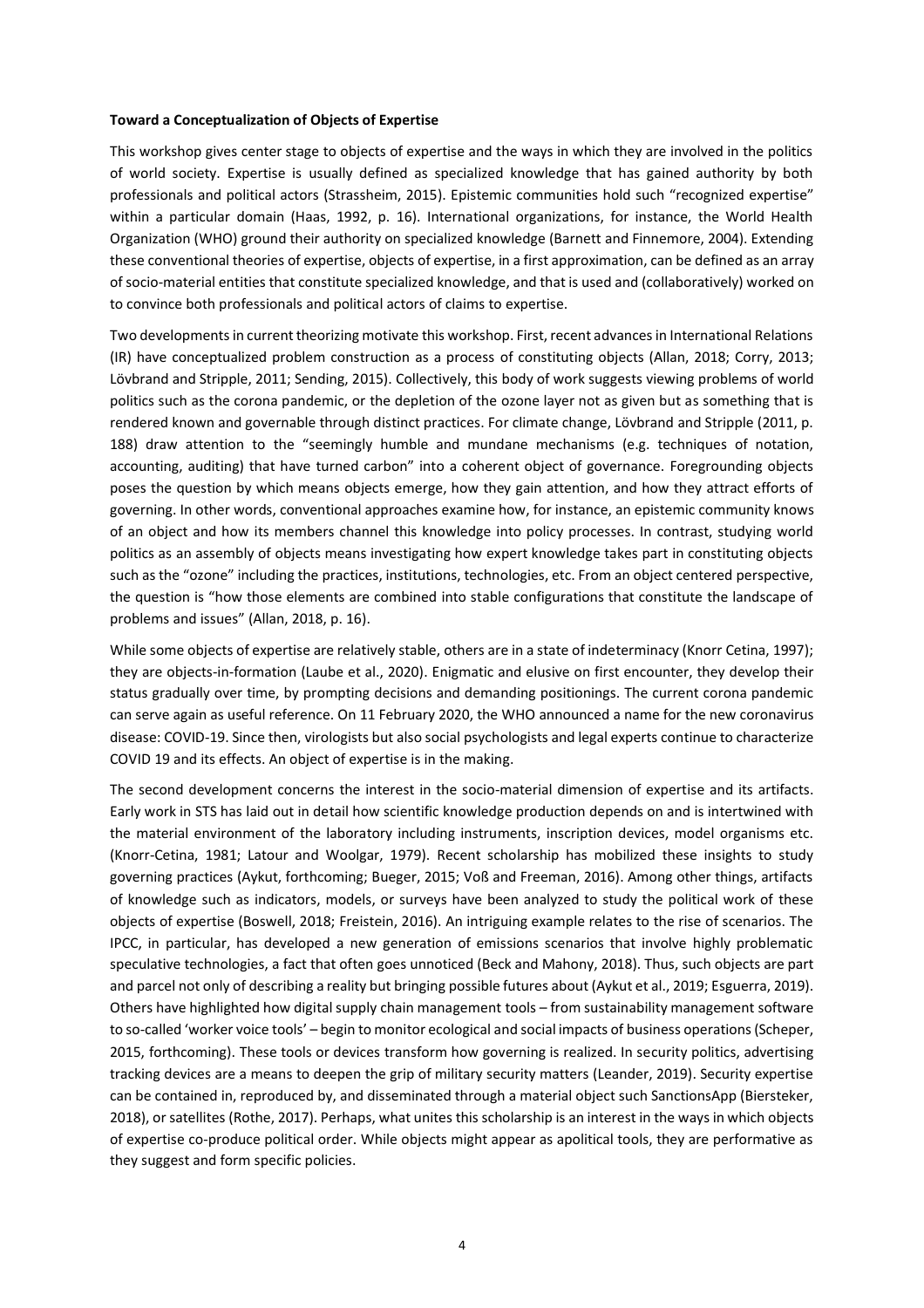### **References**

Allan, B.B., 2018. From subjects to objects: Knowledge in International Relations theory. European Journal of International Relations 24. https://doi.org/10.1177/1354066117741529

Aykut, S.C., forthcoming. Reassembling energy policy. Models, scenarios and policy change in Germany and France. Science & Technology Studies.

Aykut, S.C., Demortain, D., Benbouzid, B., 2019. The Politics of Anticipatory Expertise: Plurality and Contestation of Futures Knowledge in Governance â Introduction to the Special Issue. Science & Technology Studies 32, 2–12.

Barnett, M., Finnemore, M., 2004. Rules for the world: International organizations in global politics. Cornell University Press.

Beck, S., Mahony, M., 2018. The politics of anticipation: the IPCC and the negative emissions technologies experience. Global Sustainability 1, 1–8.

Biersteker, T.J., 2018. SanctionsApp as expertise (and exclusionary ignorance) in a global policy setting, in: Leander, A., Weaver, O. (Eds.), Assembling Exclusive Expertise. Knowledge, Ignorance and Conflict Resolution in the Global South. Routledge, London, pp. 153–169.

Boswell, C., 2018. Manufacturing political trust. Cambridge University Press.

Bueger, C., 2015. Making Things Known: Epistemic Practices, the United Nations, and the Translation of Piracy. International Political Sociology 9, 1–18.

Corry, O., 2013. Constructing a Global Polity. Palgrave MacMillan, New York.

Esguerra, A., 2019. Future objects: tracing the socio-material politics of anticipation. Sustainability Science 14, 963–971. https://doi.org/10.1007/s11625-019-00670-3

Freistein, K., 2016. Effects of indicator use: a comparison of poverty measuring instruments at the World Bank. Journal of Comparative Policy Analysis: Research and Practice 18, 366–381.

Haas, P.M., 1992. Introduction: Epistemic Communities and International Policy Coordination. International Organization 46, 1–35.

Knorr Cetina, K.K., 1997. Sociality with objects: Social relations in postsocial knowledge societies. Theory, culture & society 14, 1–30.

Knorr-Cetina, K., 1981. The manufacture of knowledge. Pergamon Press, Oxford.

Latour, Bruno., Woolgar, S., 1979. Laboratory life : the social construction of scientific facts. Sage, London.

Laube, S., Schank, J., Scheffer, T., 2020. Constitutive Invisibility. Exploring the Invisible Work of Staff Advisers in Political Position Making. Social Studies of Science.

Leander, A., 2019. Sticky security: the collages of tracking device advertising. European Journal of International Security 4, 322–344.

Lövbrand, E., Stripple, J., 2011. Making climate change governable: accounting for carbon as sinks, credits and personal budgets. Critical Policy Studies 5, 187–200.

Rothe, D., 2017. Seeing like a satellite: Remote sensing and the ontological politics of environmental security. Security Dialogue 48, 334–353.

Scheper, C., 2015. 'From naming and shaming to knowing and showing': human rights and the power of corporate practice. The International Journal of Human Rights 19, 737–756.

Scheper, C., forthcoming. Producing Truths in the Global Factory: Digital Supply Chain Management Tools as Objects of Human Rights Expertise. Presented at the Offene IB Sektionstagung, 7. bis 9. Oktober 2020, Freiburg, Establishing Human Rights through Objects of Expertise.